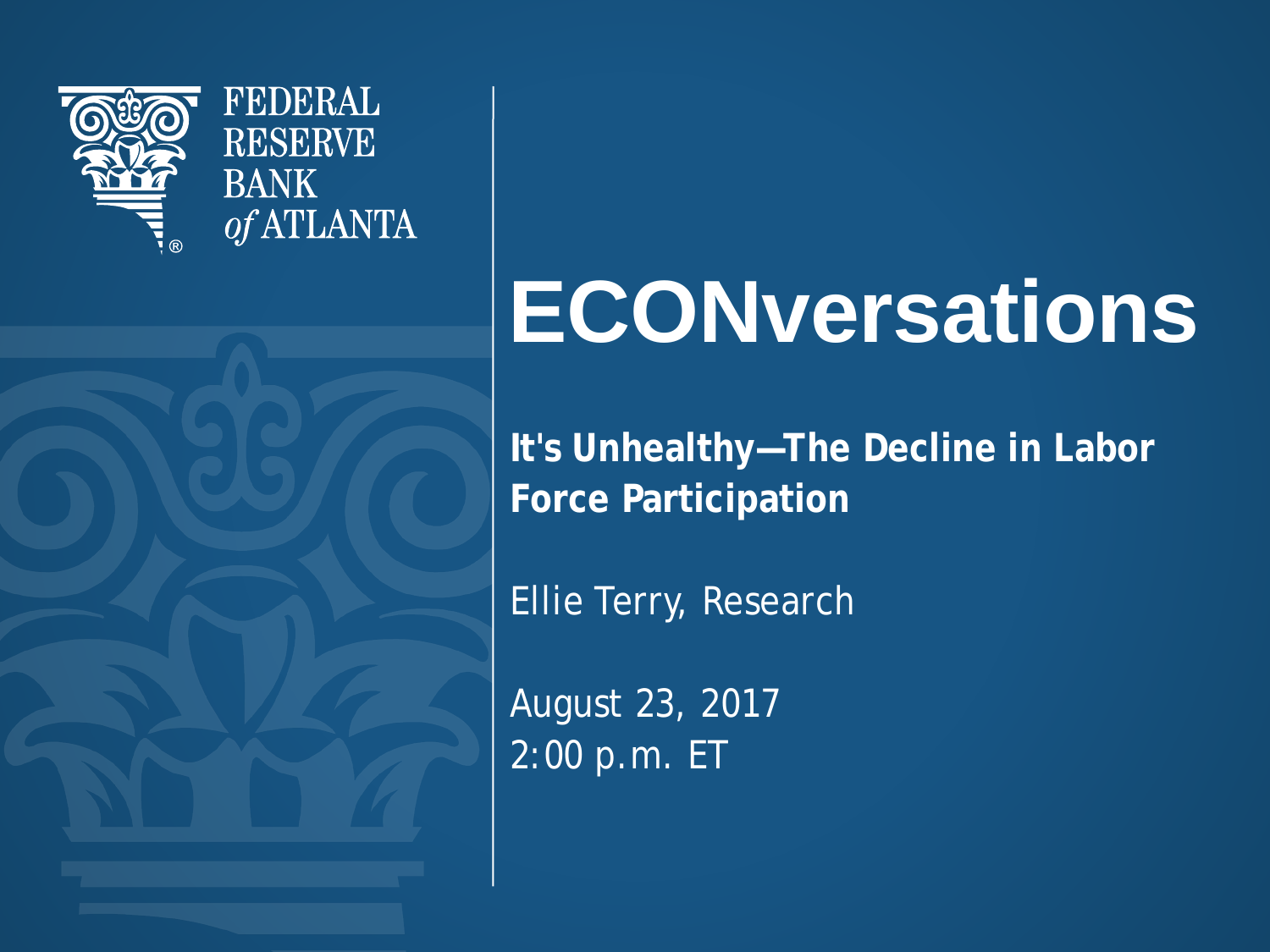## **ECONversations**

### To learn more, visit our labor force participation dynamics website

Type "Labor Force Participation" & "Atlanta Fed" into your search engine to find it.

Labor Force Participation Dynamics - Federal Reserve Bank of Atlanta https://www.frbatlanta.org/chcs/labor-force-participation-dynamics.aspx Sources: U.S Bureau of Labor Statistics Current Population Survey, author's calculations Percent Change in Labor Force Participation Rate since Q1 2008 2008 ...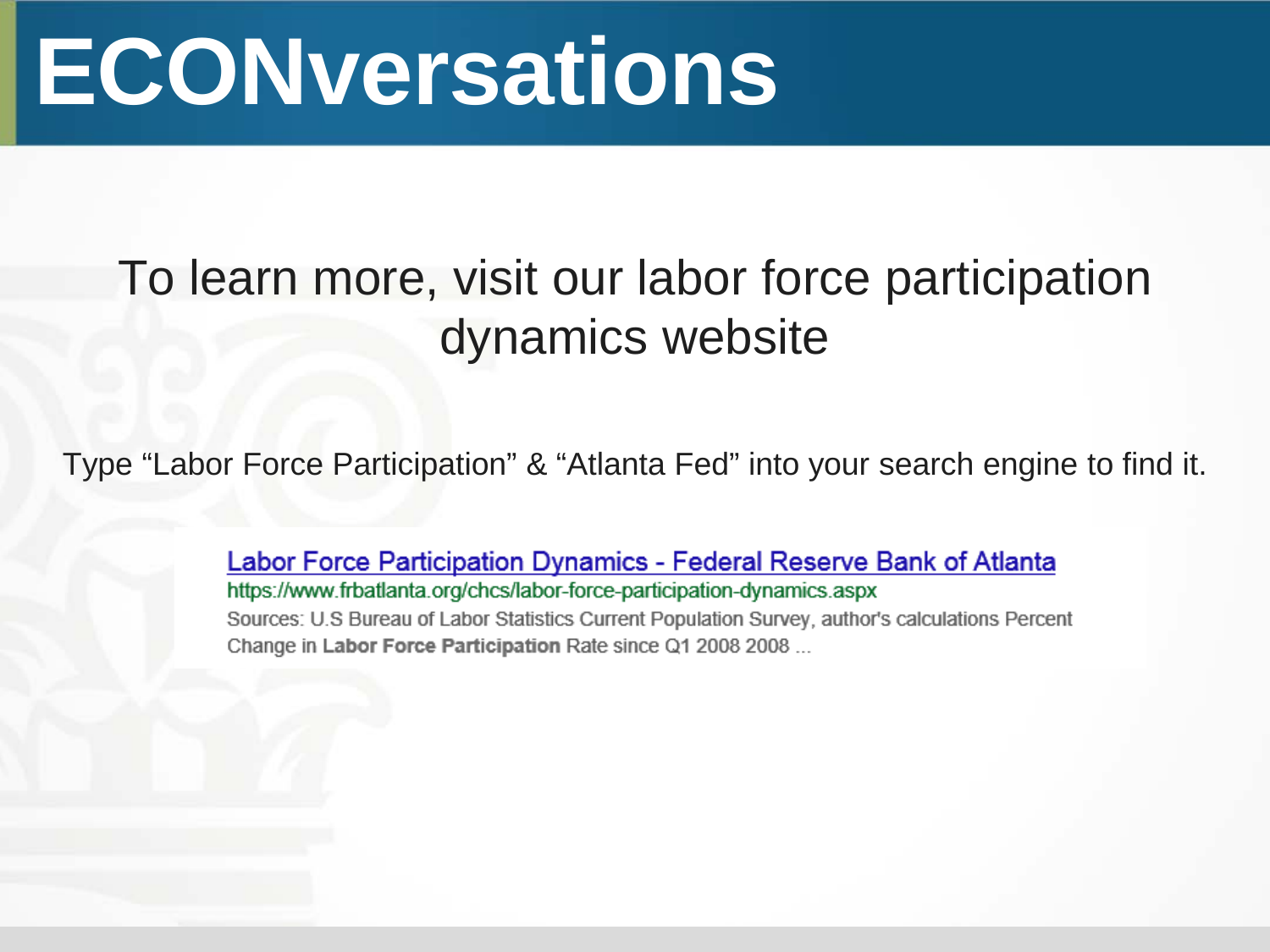### **Share of the Population that are too Sick or Disabled to Work**



Source: Current Population Survey, Bureau of Labor Statistics and Atlanta Fed Calculations through July 2017 3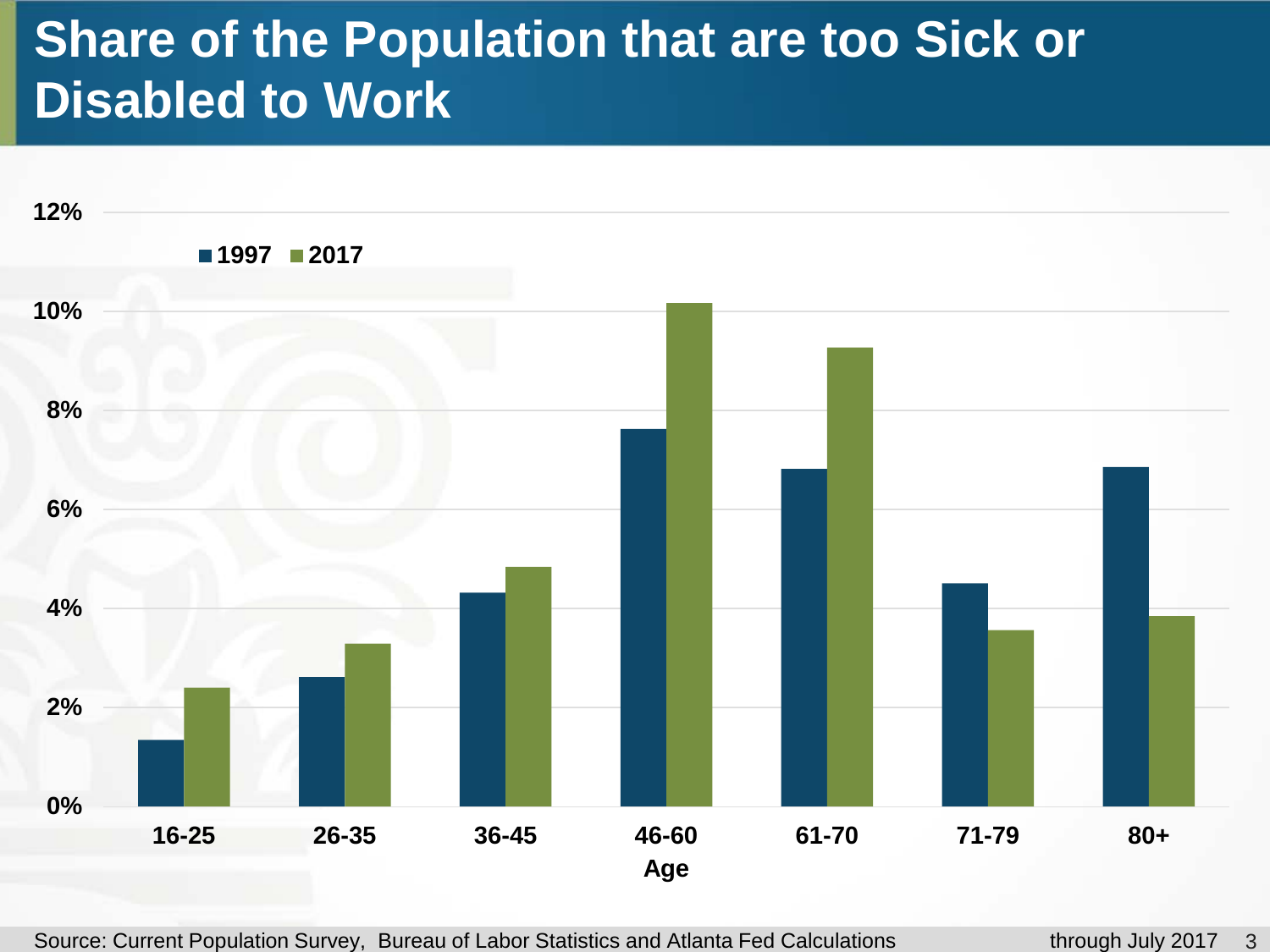#### **Share of the adult population that are too sick or disabled to work**

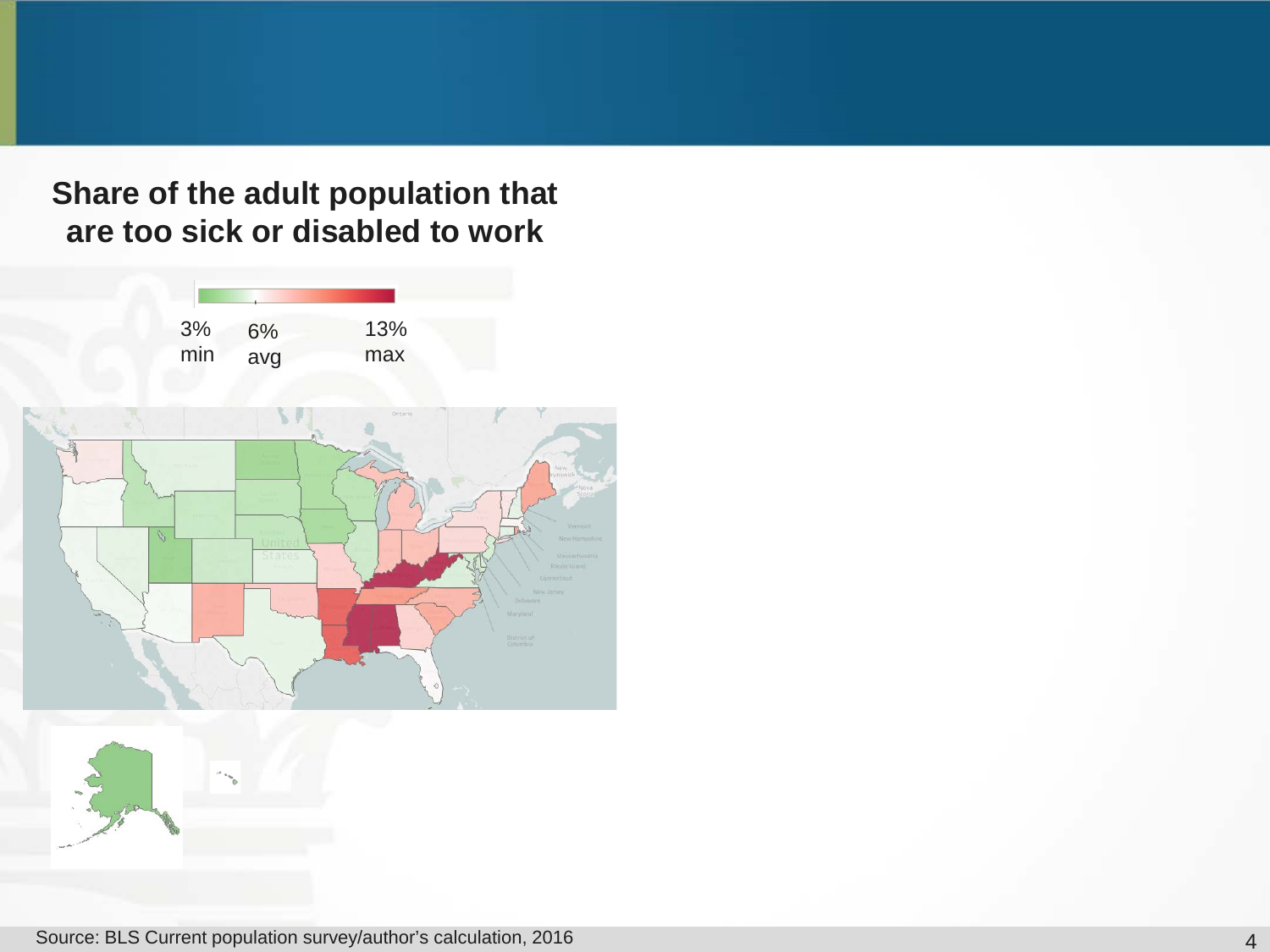**Share of the adult population that are too sick or disabled to work**

#### **Share of the adult population with diabetes**

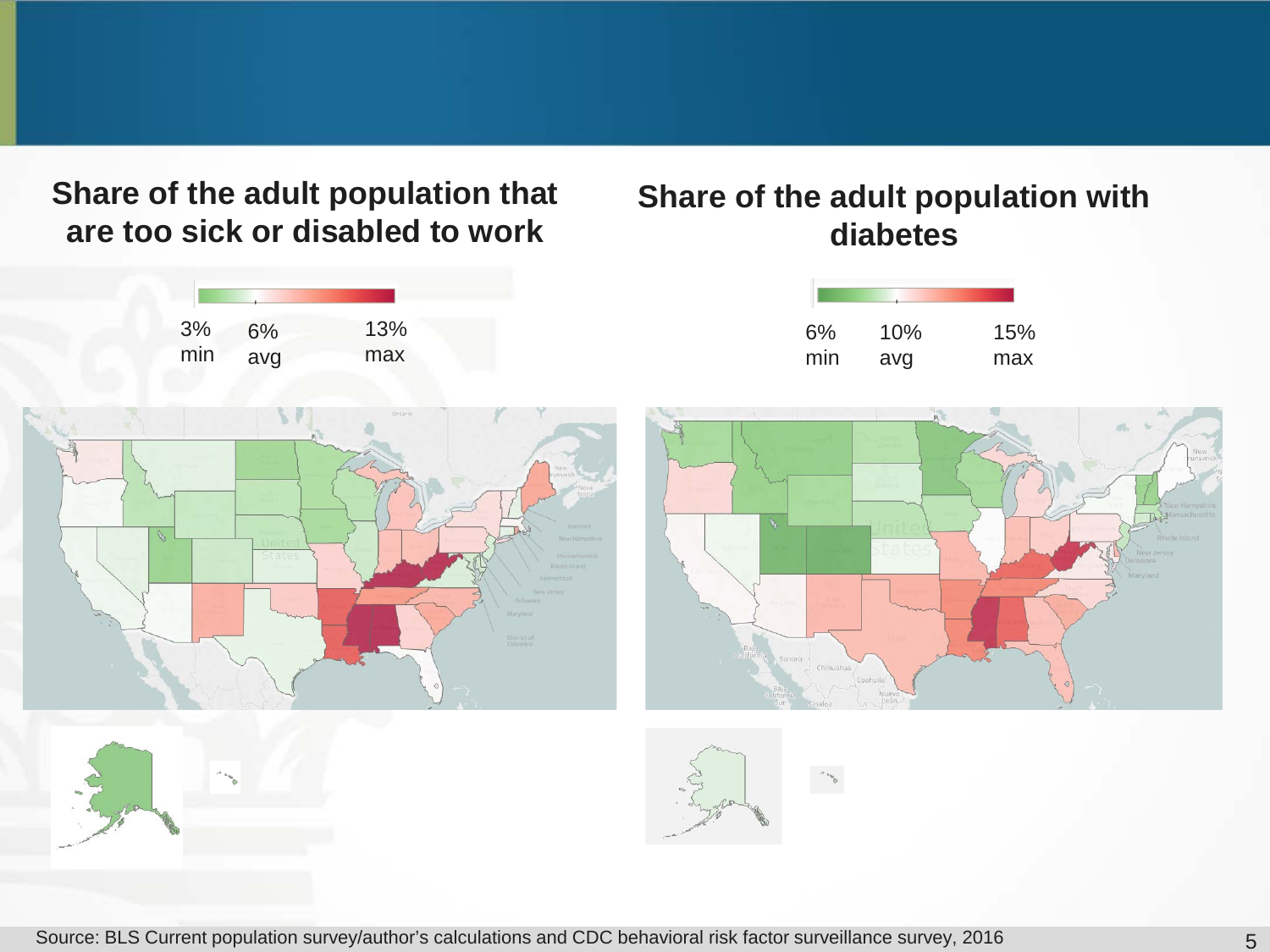#### **Share of 25-54 Year Olds That Are too Sick or Disabled to Work**



Source: Current Population Survey, Bureau of Labor Statistics and Atlanta Fed calculations through July 2017